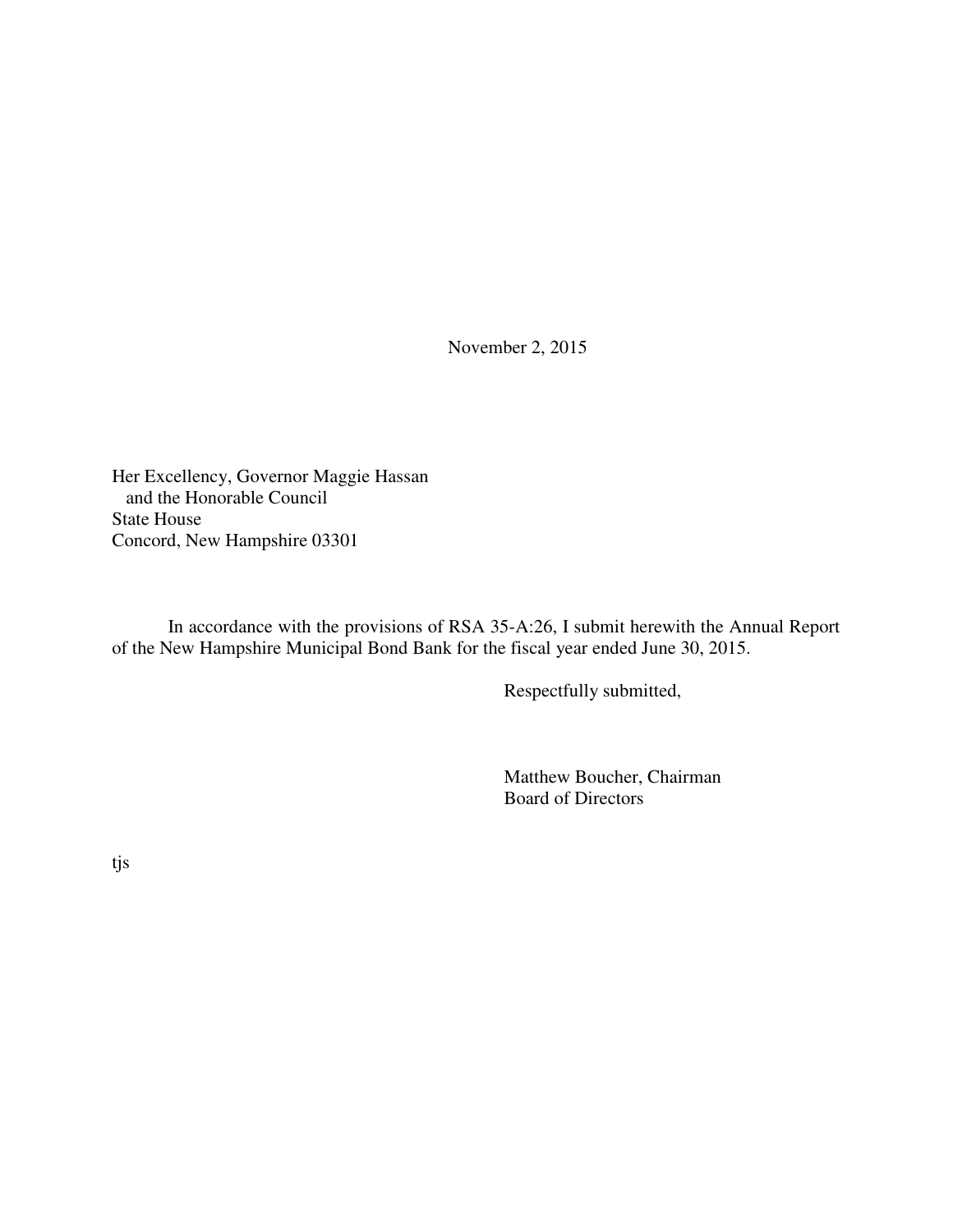# NEW HAMPSHIRE MUNICIPAL BOND BANK

# 2015 ANNUAL REPORT

## CONTENTS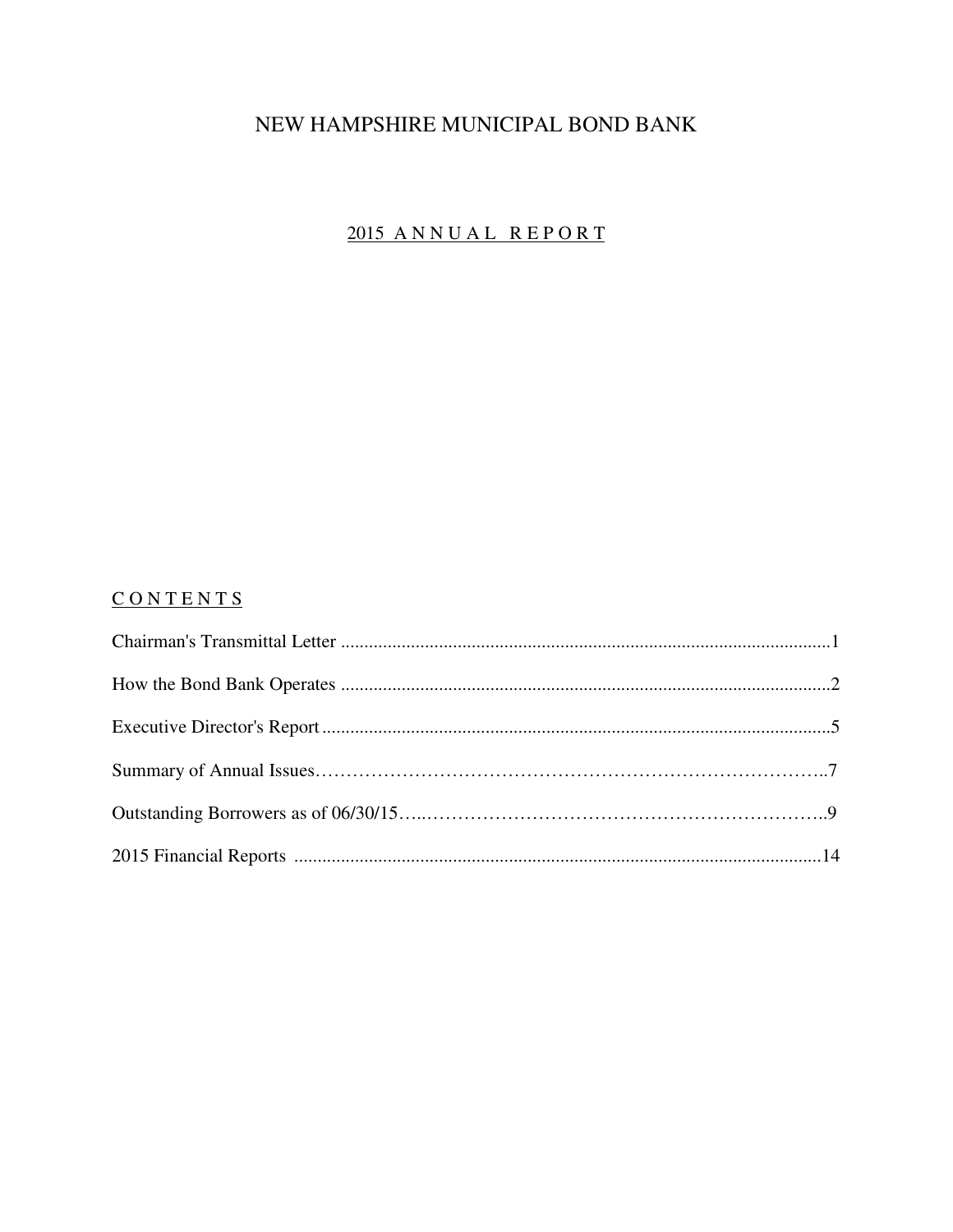#### HOW THE BOND BANK OPERATES

### MAJOR GOAL

To reduce overall long-term borrowing costs of governmental units within the State for capital improvement projects through lower interest and reduced issuance costs of bond issues.

### BENEFITS TO PARTICIPATING COMMUNITIES

Compared to a traditional public bond sale by a local governmental unit, the Bond Bank's financing program offers communities and districts several significant advantages, including:

REDUCED TIME REQUIREMENTS. The local government does not have to manage its own public sale of bonds. Instead, the Bond Bank obtains funds for the community's loan by its own issuance of

bonds.

REDUCED COST OF ISSUANCE. By participating in the Bond Bank program, a local government is, in effect pooling its borrowing with that of many other New Hampshire local governments. Since many costs of borrowing are fixed, this pooling spreads the fixed costs of issuance across all participating community loans, thereby reducing the costs paid by each individual borrower. Participating local governmental units who borrow through the Bond Bank do not need to print their own bonds or prepare or mail any Official Statements, and there are no annual trustee and paying agent fees.

COMPETITIVE INTEREST RATES. By reaching the national capital markets, the Bond Bank has been able to obtain competitive interest rates on its Bonds since its initial issue in 1978 and has passed those rates on to communities through the loan rates charged by the Bond Bank.

STREAMLINED DISCLOSURE AND BORROWING PROCESS. The only disclosure requirements for most communities borrowing from the Bond Bank are those contained in the Bond Bank's application form. Participating communities do not have to prepare or print their own Official Statements or obtain their own bond ratings or bond insurance. Given the Securities and Exchange Commission's increased emphasis on municipal disclosure, this streamlined Bond Bank disclosure process will be of increased benefit to communities participating in Bond Bank sales.

TECHNICAL ASSISTANCE AND BOND RATING. The Bond Bank also offers communities on-going assistance in the review of planned maturity schedules, preparation of debt service estimates and the updating of such estimates as bond market conditions change. The Bond Bank staff, Board of Directors and professional financial advisor and bond counsel also review Bond Bank financing for compliance with tax reform.

In April, 2015, Moody's Investors Service upgraded the Bond Bank's rating from Aa3 to Aa2 and in June, 2015, Standard and Poor's upgraded the Bond Bank's rating from AA to AA+ for bonds issued per the 1978 Resolution.

Participating in a Bond Bank financing eliminates the need for a community to obtain a bond rating or bond insurance. Each community simply fills out its loan application and follows the process for obtaining local approval of debt prescribed by state law. Participants benefit from the Bond Bank's strong credit rating, receiving credit enhancement without having to obtain bond insurance.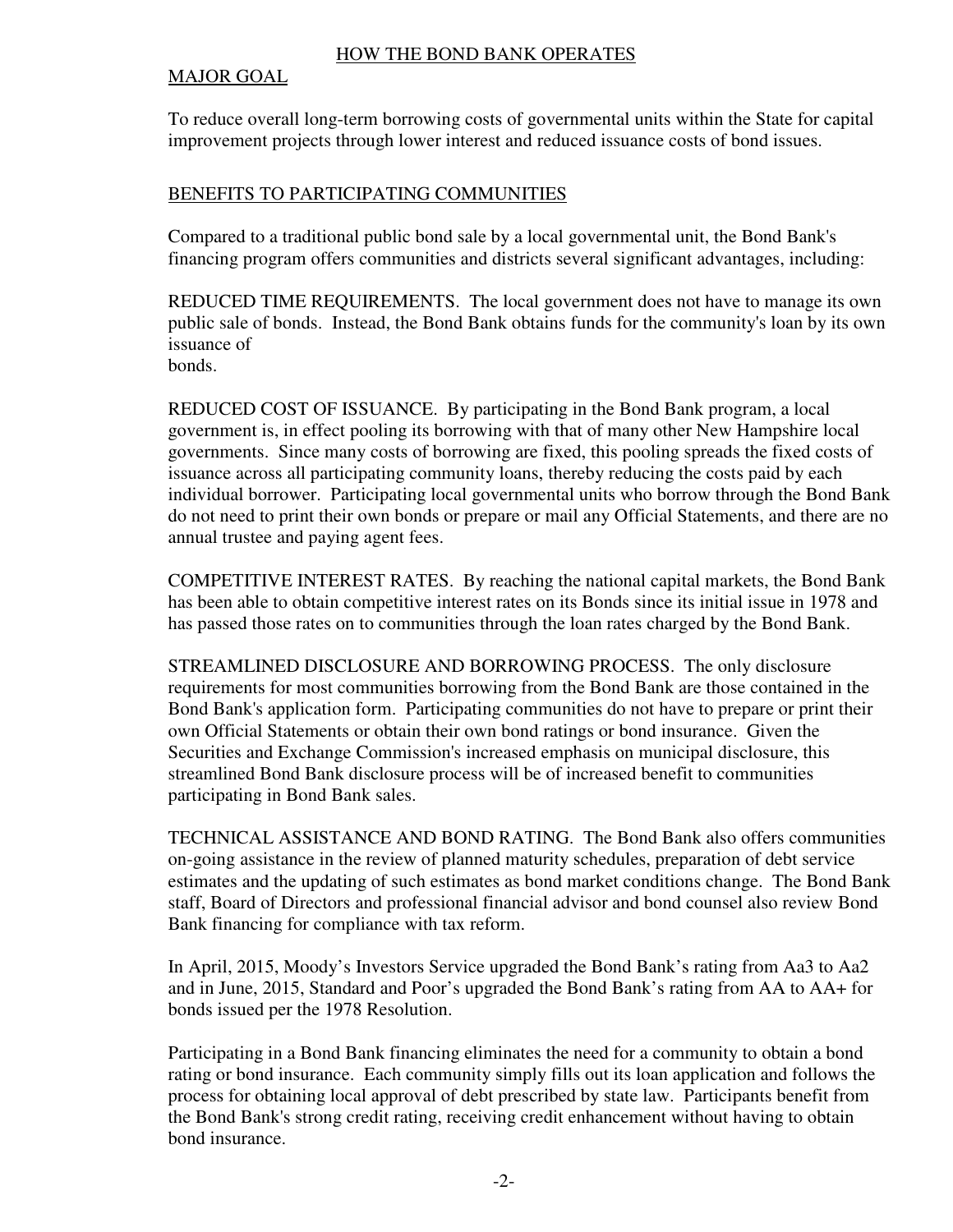#### POWER AND DUTIES

 The New Hampshire Municipal Bond Bank is empowered to issue bonds and notes in its own name and to use the proceeds to directly purchase the bonds or notes of governmental units. The result is to combine a number of smaller bond issues into a single attractive package which the Bond Bank then offers to the national credit markets.

#### ORGANIZATIONAL BACKGROUND

 The membership of the Bond Bank consists of five directors: The State Treasurer, who is a director ex-officio, and four directors appointed by the Governor and Council, one of whom shall be a designee of the NH Municipal Association and at least two of whom shall have a background in municipal finance. The four directors appointed by the Governor and Council serve for terms of five years except that vacancies shall be filled for the unexpired term. The Board annually elects one of its members as Chairman, one as Vice-Chairman, and one as Treasurer and appoints an Executive Director who also serves as Secretary.

 No State appropriations are made to the Bank. Fees and charges are authorized to be charged by the Bank for the use of its services or facilities.

 Each governmental unit which requests that the Bank purchase its bonds will have its application reviewed by the Directors. Factors to be considered in such review include the outstanding debt of the unit, state and local valuation, tax levy and tax receivables, demographic trends of each area and the ability of the governmental unit to repay the loan. Once approved for the loan, the local unit issues a bond in marketable, negotiable form, accompanied by a legal opinion from a recognized bond counsel. The Bank will establish dates, maturities, and redemption provisions for the bonds. After the bonds are purchased by the NHMBB, the Bank's Trustee will supervise the payment of debt service for the term of the bond issue.

 All bonds of the Bank are secured by reserve funds. These reserves provide security for the repayment of the Bank's bonds in the event of a governmental unit default. Although the Bank's bonds are not guaranteed by the State, the law provides a procedure for the Bank to request an advance of State funds, at no interest cost, to maintain these legally required reserves. Operating costs of the Bank are covered by fees and charges and by income from its investments.

-3-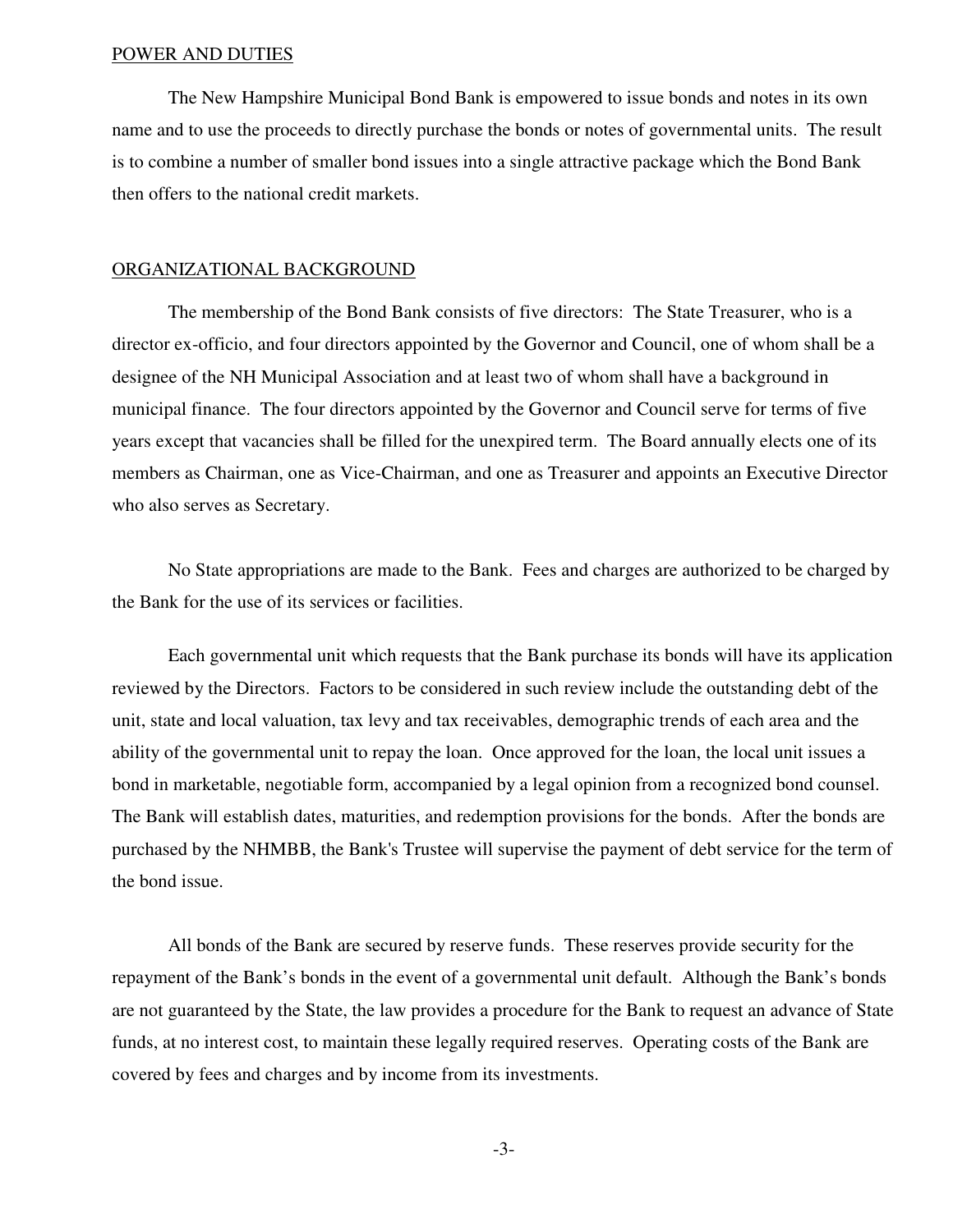# **GOVERNOR & EXECUTIVE COUNCIL**

**BOARD OF DIRECTORS** Matthew Boucher, Chairman

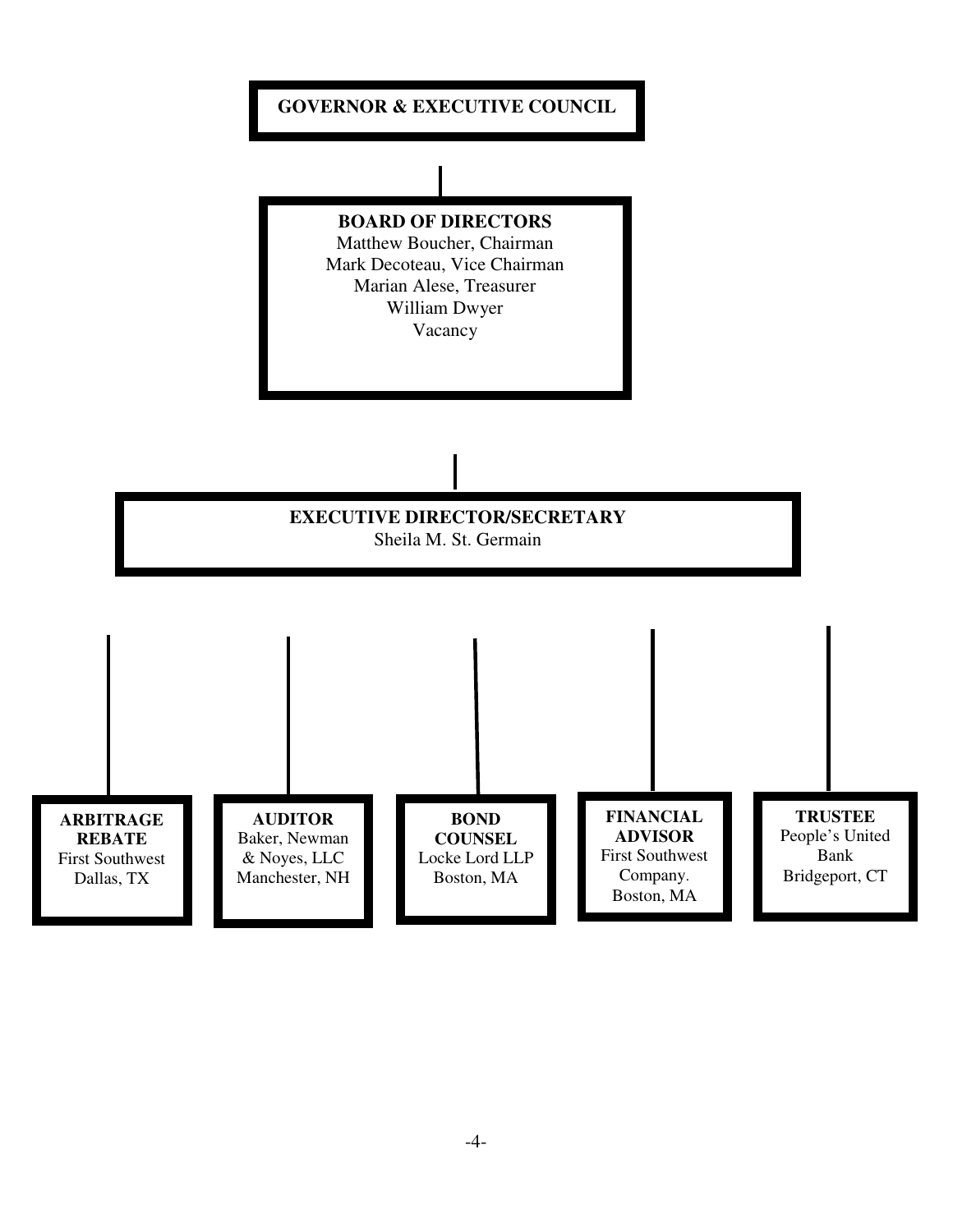### EXECUTIVE DIRECTOR'S REPORT

#### **INTRODUCTION**

In its thirty seventh completed year of operations, the New Hampshire Municipal Bond Bank issued four bonds, one new money, one combined new money/refunding and two refundings totaling 191,550,000. During fiscal year 2015, loans to municipalities totaled \$67,805,000.

#### MUNICIPAL DIVISION

 The following is a breakdown of the issues relative to the date of sale, amount and type of issue and the true interest cost versus the Bond Buyer Index:

| Date of<br><b>Sale</b> | Date of<br>Closing | Series | Amount of<br>Issue | Type of Issue         | <b>True Interest</b><br>Cost | Date of<br><b>Bond Buyer</b><br>Index | <b>Bond Buyer</b><br>Index** |
|------------------------|--------------------|--------|--------------------|-----------------------|------------------------------|---------------------------------------|------------------------------|
| 06/11/14               | 07/17/14           | 2014 A | \$65,695,000       | New Loans & Reserve   | 2.95%                        | 06/12/14                              | $4.37\%$                     |
| 12/04/14               | 12/23/14           | 2014 B | $$20,175,000*$     | New Loans & Refunding | 2.49%                        | 12/04/14                              | 3.83%                        |
| 02/26/15               | 04/02/15           | 2015 A | \$81,470,000       | Refunding             | $2.57\%$                     | 02/26/15                              | $3.62\%$                     |
| 04/29/15               | 05/21/15           | 2015 B | \$24,210,000       | Refunding             | $1.23\%$                     | 04/30/15                              | $3.62\%$                     |

### \*\$7,345,000 New Money and \$12,830,000 Refunding

 \*\*A barometer of the market which is an average of interest costs received on various municipal issues traded during the previous week.

 Proceeds from these issues provided funds for 21 communities for purposes such as: school, library and town hall renovations and additions, police and fire stations, land purchases, waste water system projects, capital improvements projects, road construction and heating and lighting systems.

Since its inception in 1978, the Bank has made 1,191 loans to communities. The Bank has issued a total of \$2,397,759,033 in municipal bonds.